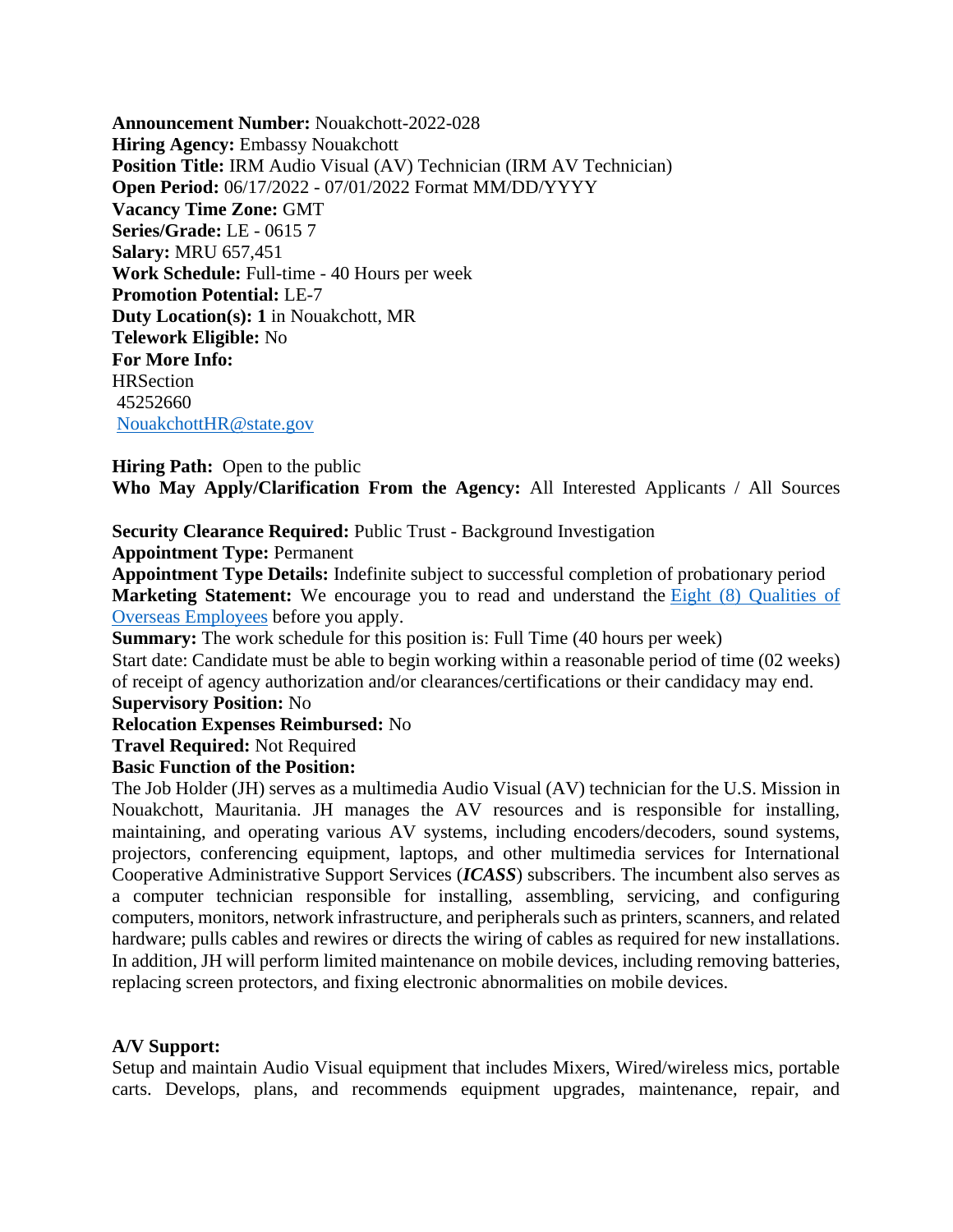installations of AV equipment. Works with the embassy and contract personnel to complete upgrades, maintenance, repair, and installation of AV equipment. Provide AV support for all Chancery and the Chief of Mission residence programs.

# **VTC Support:**

The incumbent will manage the Embassy's unclassified video teleconference equipment, DIN video teleconferencing equipment, and projectors and laptops. This includes setting up VTC equipment with sound system, multimedia presentations, and other equipment as needed; installing and operating podiums, video/projection equipment, video/teleconferencing equipment, and sound systems.

# **Cable TV Support and AFN support:**

Install, maintain, and troubleshoot backbone infrastructure to support cable TV and AFN throughout the Embassy compound and JAO and residences. The equipment to support includes encoders, media converters, boosters, and cable infrastructure. Liaison with AFN custodian at Post and contractor to install, maintain and troubleshoot AFN decoders. Maintain and troubleshoot splitters and combiners for feed management.

# **System Management:**

The incumbent will make recommendations regarding multimedia acquisitions VTC equipment, plan their upgrades and maintain inventory. In addition, the incumbent will install, maintain, troubleshoot, and upgrade computer hardware, software, personal computer network, and peripheral equipment. Installs cabling and rewires or directs the rewiring of cables as required for new installations and office reconfiguration.

# **Video Recording Support and Network Support:**

The incumbent will be called to record training videos using state-of-the-art cameras, edit them on Apple iMac, and then publish them onto SharePoint for users. In addition, the incumbent will need to install, maintain, troubleshoot, and upgrade backend network switches to support AFN and ISP feed over ethernet. Also, they will be called to manage the UDP feed and set up hardware, i.e., encoders to convert Analog to the digital video stream.

# **Cell phone maintenance/destruction:**

The incumbent will liaison with the ISC to prepare USG owned mobile devices for destruction by removing batteries from the devices and shipping them to regional destruction facilities in Bangkok or Frankfurt. In addition, perform limited maintenance on USG owned mobile devices, i.e., repair or replace cracked or broken cell phone screens, perform limited electronic or software repairs on mobile devices to place them back into service.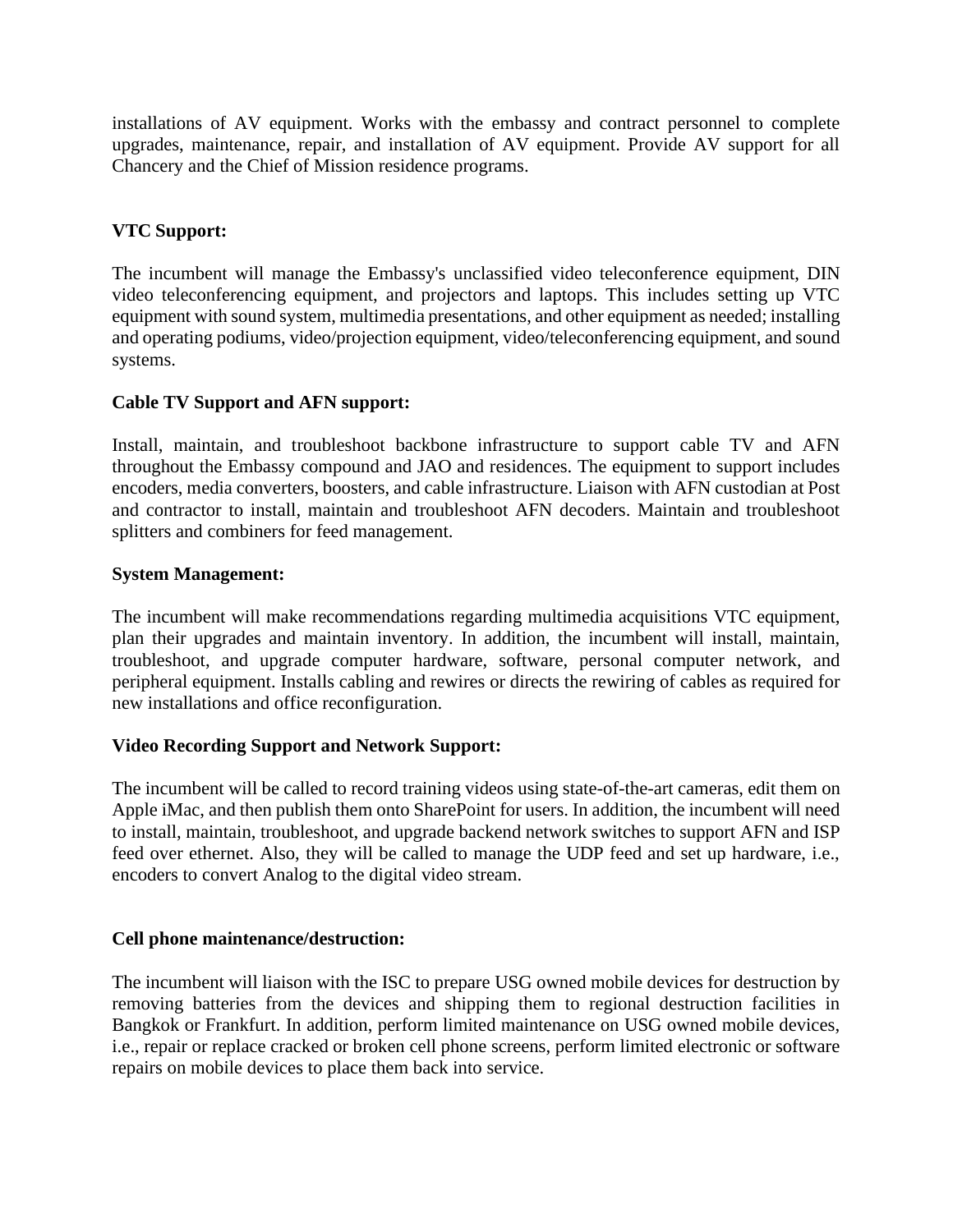### **Requirements:**

**Experience:** Three years of experience in computer installation, multimedia installations, maintenance, and repair are required.

### **Education Requirements:**

Two years of technical or a college degree or equivalent with an emphasis on basis Electronics, Computer Hardware, Network, telecommunications Systems or Information Technology is required.

Job Knowledge: Knowledge of and ability to use audio/visual equipment, including a laptop. Projector, Digital Video Conference system, and software programs, Teleconference system, interpreter headsets, professional sound system with multi-stereo console and media multi-box, computer equipment operations management; hardware and software technology. Must possess extensive knowledge of the principles involving computer system analysis, operations, and related aspects of telecommunications.

### **Evaluations:**

Post may choose to add the phrase "This may be tested" after a language, skill, and/or ability. Review the VA template for specific information.

Language: Level III English (Good working knowledge: speaking, writing and reading) is required. Level IV French (Fluent: speaking, writing and reading) is required. Language skills may be tested.

Skills and Abilities: Good understanding of the priorities of the Mission to ensure that the computer and automation organization is responsive to those needs. Working independently and being resourceful is essential in finding solutions to ADP problems setting planning objectives. Good interpersonal skills are required to resolve priority issues, system limitations, downtime, etc.

**EQUAL EMPLOYMENT OPPORTUNITY (EEO):** The U.S. Mission provides equal opportunity and fair and equitable treatment in employment to all people without regard to race, color, religion, sex, national origin, age, disability, political affiliation, marital status, or sexual orientation.

# **Qualifications:**

All applicants under consideration will be required to pass medical and security certifications. Benefits and Other Info

#### **Benefits:**

# **Agency Benefits:**

Locally Employed Staff, including Members of Household (MOHs), and Third-Country Nationals (TCNs), working at the U.S. Mission in Nouakchott-Mauritania may receive a compensation package that may include health, separation, and other benefits.

For EFMs, benefits should be discussed with the Human Resources Office.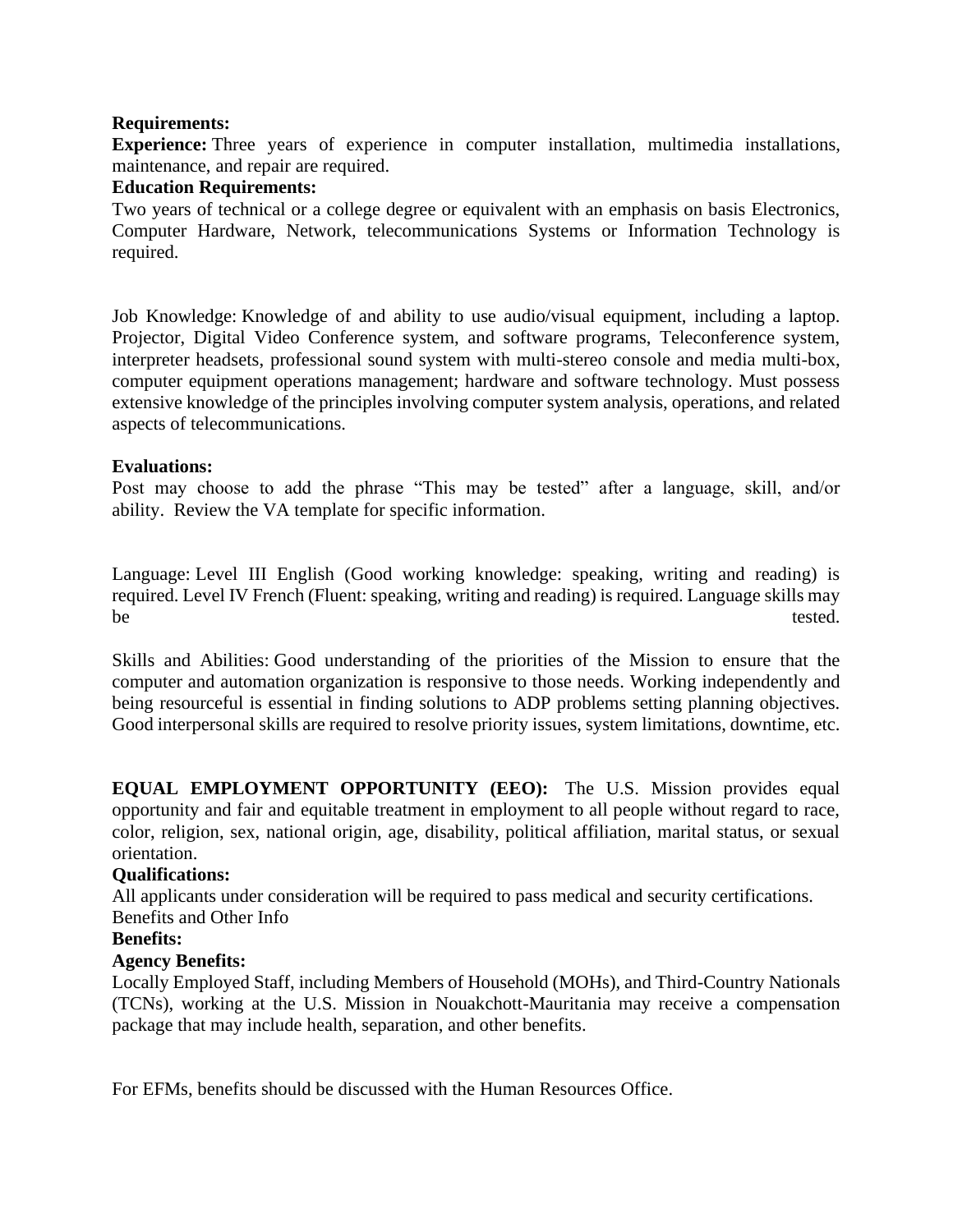The pay plan is assigned at the time of the conditional offer letter by the Human Resources Office. **Other Information:**

For the current COVID-19 Requirements please visit the following [link.](https://careers.state.gov/wp-content/uploads/2022/01/COVID-19-Requirements-for-EFMs.pdf)

HIRING PREFERENCE SELECTION PROCESS: Applicants in the following hiring preference categories are extended a hiring preference in the order listed below. Therefore, it is essential that these applicants accurately describe their status on the application. Failure to do so may result in a determination that the applicant is not eligible for a hiring preference.

HIRING PREFERENCE ORDER:

- 1. AEFM / USEFM who is a preference-eligible U.S. Veteran\*
- 2. AEFM / USEFM
- 3. FS on LWOP and CS with reemployment rights \*\*

\* IMPORTANT: Applicants who claim status as a preference-eligible U.S. Veteran must submit a copy of their most recent DD-214 ("Certificate of Release or Discharge from Active Duty"), Letter from Veterans' Affairs which indicates the present existence of a service-connected disability dated within the past six months, equivalent documentation, or certification. A "certification" is any written document from the armed forces that certifies the service member is expected to be discharged or released from active duty service in the armed forces under honorable conditions within 120 days after the certification is submitted by the applicant. The certification letter should be on letterhead of the appropriate military branch of the service and contain (1) the military service dates including the expected discharge or release date; and (2) the character of service. Acceptable documentation must be submitted in order for the preference to be given.

\*\* This level of preference applies to all Foreign Service employees on LWOP and CS with reemployment rights back to their agency or bureau.

For more information (i.e., what is an EFM, USEFM, AEFM, MOH, etc.?) and for additional employment considerations, please visit the following [link.](https://careers.state.gov/wp-content/uploads/2018/04/VA-Definitions-and-Additional-Employment-Considerations.pdf)

**How to Apply:** Applicants must complete the following application process to be considered:

- Create an account on the Electronic Recruitment Application (ERA) website via the Embassy website <https://mr.usembassy.gov/>
- Choose Announcement Number Nouakchott-2022-028 IRM/Audio Visual Technician complete the online application.